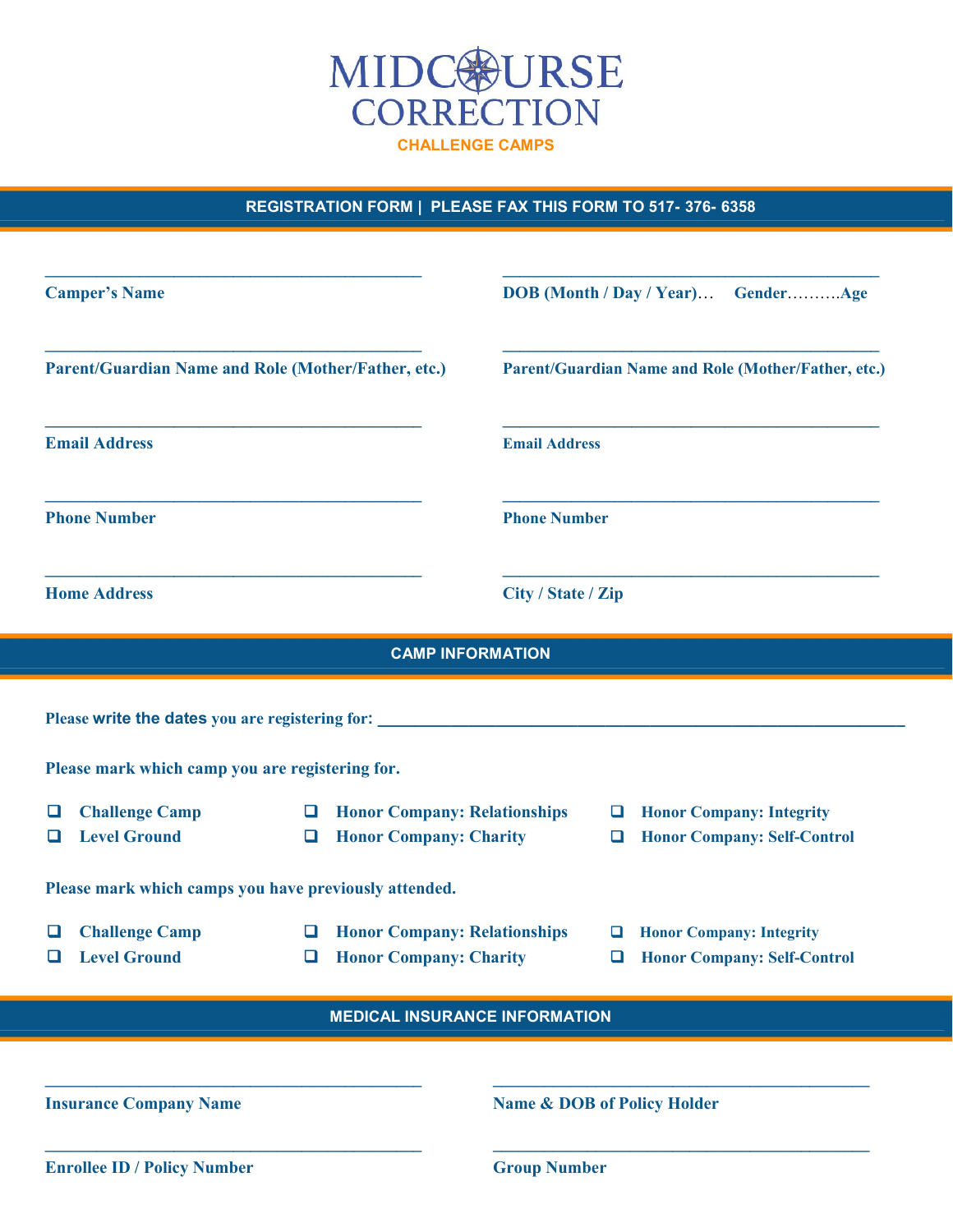#### I. Consent to Treatment of a Minor

a. By signature below, the undersigned appoints John Millard and the employees of Midcourse Correction Challenge Camp Inc., each to act alone, or delegate to another person, the power to consent

on our behalf to all emergency treatment and/or medical care (except elective surgery) determined necessary or desirable by the attending physician at the hospital.

- b. This Power of Attorney shall continue until revoked by the undersigned, or six months from the date signed below, whichever is earlier. Physicians or the hospital's medical staff may assume and rely on this authorization being current and in effect during such period unless notified otherwise.
- c. The undersigned certify that they have read this Power of Attorney (or had it read to them), that they understand this Power of Attorney and sign it voluntarily.
- d. Any person or entity may fully and completely rely on a copy of this Power of Attorney as if it were the original.
- II. Release and Indemnity Agreement for Midcourse Correction Participants (Age 17 and under)
	- a. By signing below, I certify the following: (1) that my child's participation in Midcourse Correction Challenge Camp Inc. (Midcourse Correction) activities and programs, and my authorization of my child's participation in Midcourse Correction activities and programs, is completely voluntary, and (2) that I have familiarized myself with the Midcourse Correction activities and programs in which my child will be participating. I further recognize and have instructed my child in the importance of knowing and abiding by Midcourse Correction's rules, regulations and procedures for the safety of camp participants, and (3) I understand that Midcourse Correction reserves the right to refuse admission to any camper that they feel could be a detriment to any other campers, and (4) I understand and give permission that in the event my child's behavior poses a risk of injury to themselves, staff or other campers Midcourse Correction staff may have to restrain my child using recognized and licensed means of restraint, and (5) I give permission to Midcourse Correction to keep my child until picked up by the parent or legal guardian in the event my child wants to leave the camp.
	- b. I recognize that certain hazards and dangers are inherent in camping and sporting events and in the activities and programs conducted by Midcourse Correction, including, more specifically, but not limited to, the activities of horseback riding, swimming, blobbing, rock climbing, swamp walk, high ropes, and zipline. I acknowledge that although Midcourse Correction has taken safety measures to minimize the risk of injury to camp participants, Midcourse Correction cannot insure nor guarantee that the participants, equipment, premises and/or activities will be free of hazards, accidents and/or injuries. Moreover, I understand that participation in any such activities may involve the risk of injury and loss, both to the person and to property, and that the risks may include the possibility of permanent disability or death, I assume all such risks connected with my child's participation in Midcourse Correction activities and programs.
	- c. I understand that in the unlikely event of a serious illness or injury, every effort will be made to notify the parent or legal guardians at the earliest possible time without jeopardizing the care of the camper or minor staff. Parents or guardians will be notified if their child receives treatments for an injury/illness that requires a physician.
	- d. I understand that there may be elements of risk associated with activities at camp. I give permission for my child to participate in all activities at camp and hereby release and agree to indemnify and hold harmless Midcourse Correction and Our Lady of the Fields, their respective trustees, officers, employees, agents, and volunteers from any and all claims of any nature arising from such participation.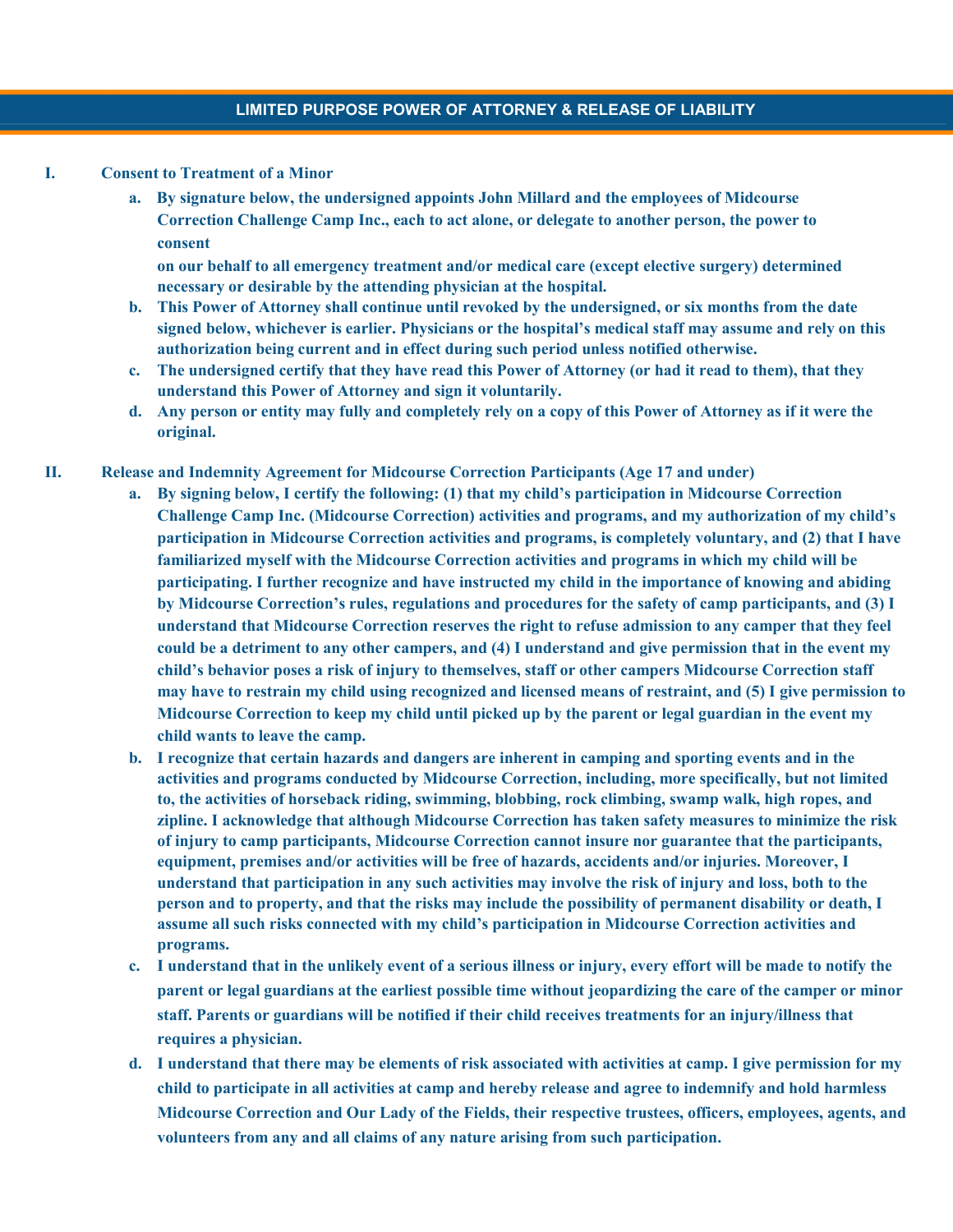#### III. Photo Release

a. Photographs and video footage of my child as a result of participation in activities at Midcourse Correction may be used in Midcourse Correction's promotional materials or website.

\_\_\_\_\_\_\_\_\_\_\_\_\_\_\_\_\_\_\_\_\_\_\_\_\_\_\_\_\_\_\_\_\_\_\_\_\_\_\_\_\_\_\_\_\_\_\_\_\_\_\_\_\_\_\_\_\_ \_\_\_\_\_\_\_\_\_\_\_\_\_\_\_\_\_\_\_\_\_\_\_\_\_\_\_\_\_\_\_

Parent/Guardian Signature (Signature required for admittance for camp) Date (Month / Day / Year)

### PAST BEHAVIOR DESCRIPTION

Please provide detailed examples of your child's behavior and actions. The more detailed information we have, the better we can help your child. If you go past the space provided, a scroll option will appear on the right side.

Please help us with the following information to better equip us to help your child: (Check all that apply)

Adopted

□ Birth parents

 Grandparents □ Parents divorced Never married

□ Foster care

Parents separated

□ Blended family

How did you hear about us?

Agency Court Police Internet Friend Other:\_\_\_\_\_\_\_\_\_\_\_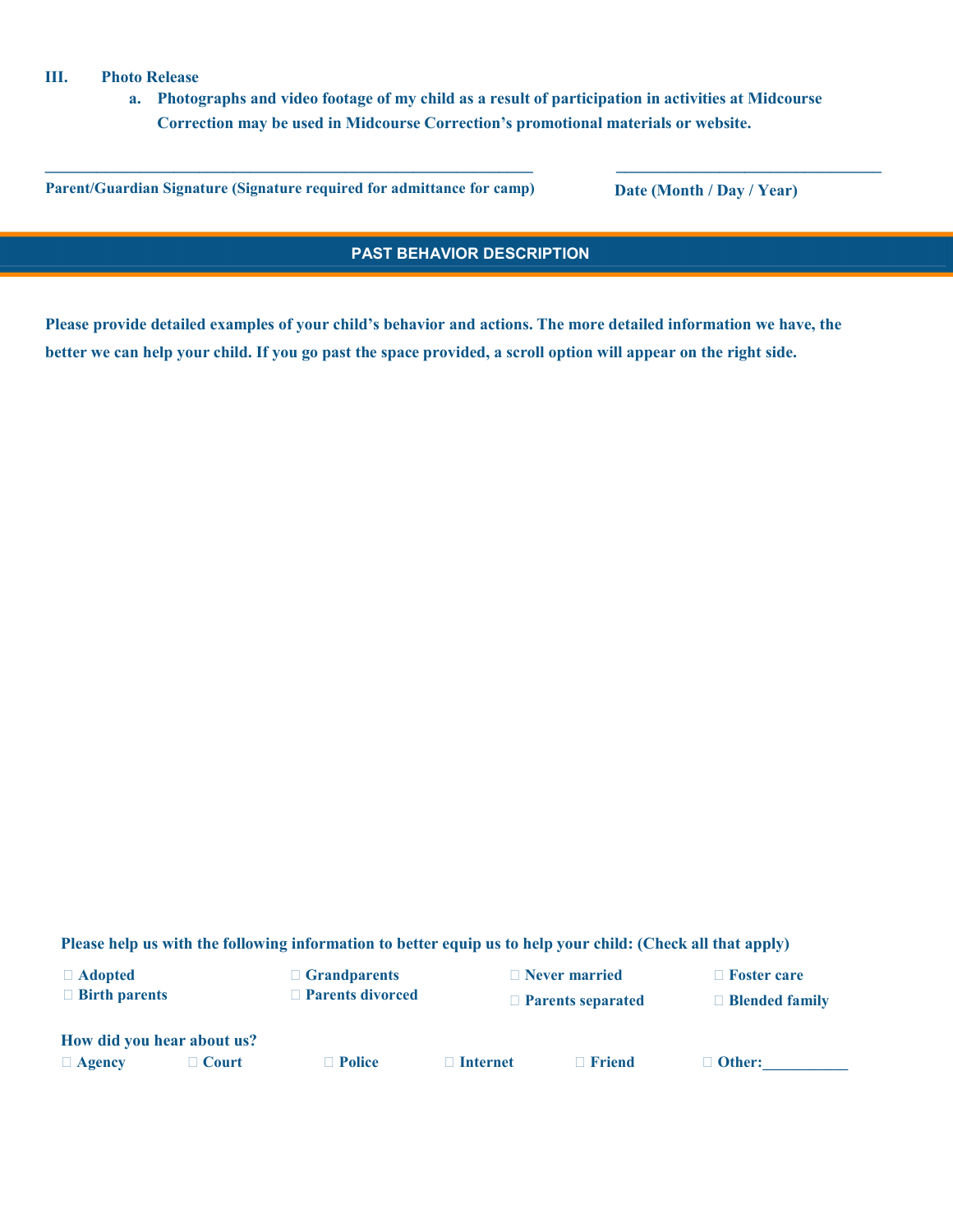

833 East Grand River, Howell, MI 48843 P: 810-227-0243 | F: 517-376-6358 admin@midcoursecorrection.org

COVID-19

# Midcourse Correction Challenge Camp Waiver Form

By signing this agreement form, I acknowledge that there is an inherent risk of exposure to COVID-19 in any public place where people are present. By attending Midcourse Correction Challenge Camp, and parent session, I voluntarily assume, on my child's behalf, myself, all other family members, and friends all risks related to exposure to COVID-19 and agree not to hold Midcourse Correction Challenge Camp, or any of their affiliates, volunteers, staff, director, etc liable for any illness or injury.

If, at any time in the following two weeks after camp, your child or any family member in the household contracts COVID-19, please call the Midcourse Main office at 810-227-0243 so the Director can contact all other parties from that weekend.

Thank You.

Sincerely,

Midcourse Correction Board of Directors

Please Print Parent Name: <u>Die als die seine verschieden verschieden verschieden verschieden verschieden versch</u>

Please Print Child's Name: <u>Discussion</u> Child's Name:

Please Sign (Parent Name)

 $X:$ 

Date:

**GIVING KIDS AT RISK NEW DIRECTION** 

www.midcoursecorrection.org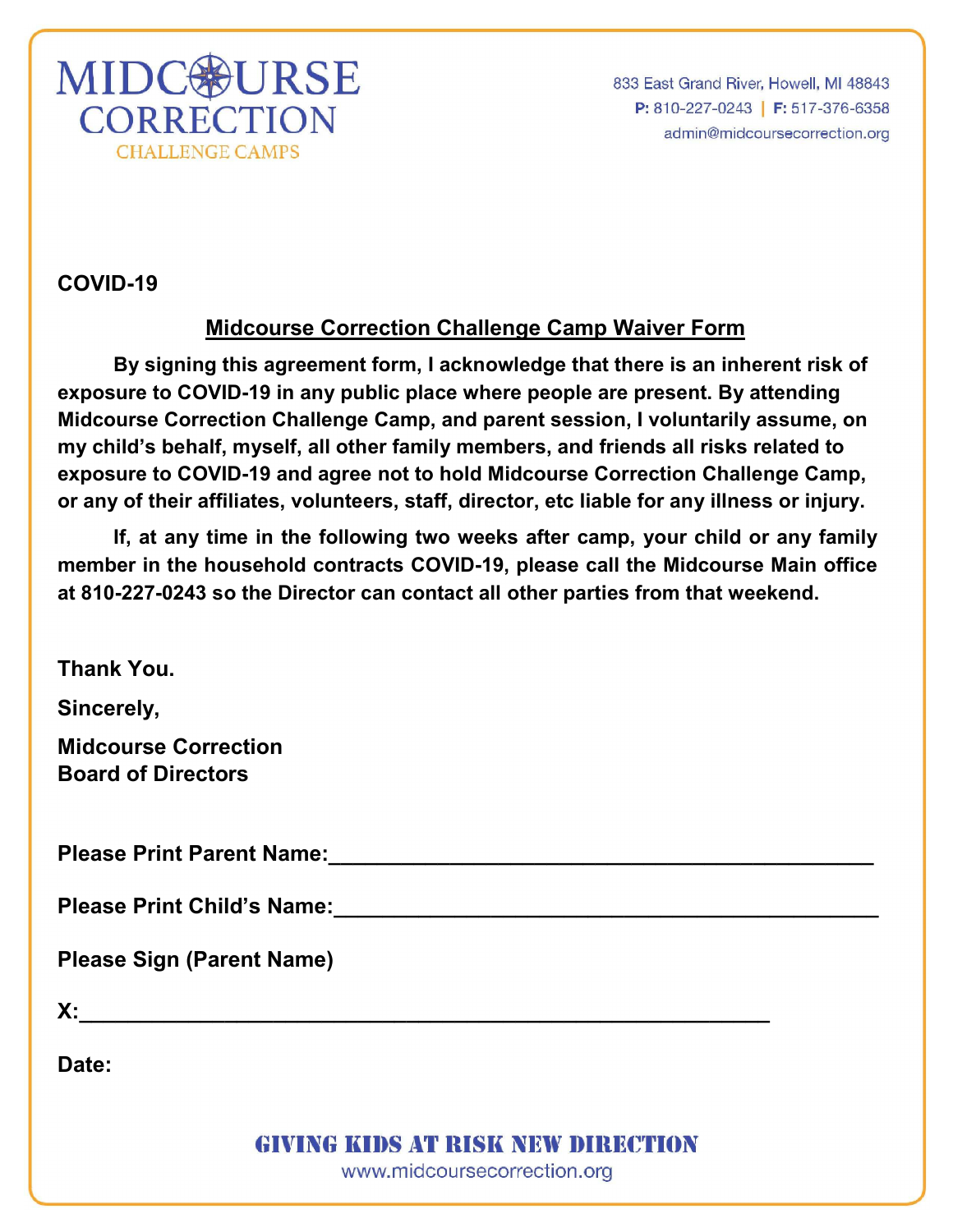### OUR LADY OF THE FIELDS CAMP AND RETREAT CENTER MINOR PARTICIPANT AGREEMENT FORM

### MINORS

\_\_\_\_\_\_\_\_\_\_\_\_\_\_\_\_\_\_\_\_\_\_\_\_\_\_\_\_\_\_\_\_\_\_\_\_\_\_\_\_\_\_\_\_\_\_\_\_\_\_\_\_\_\_\_\_\_\_\_\_\_\_\_\_\_\_\_\_\_\_\_\_\_\_\_\_\_\_\_\_\_\_\_

### (One child per form, please.)

LEGAL NAME OF CHILD: \_\_\_\_\_\_\_\_\_\_\_\_\_\_\_\_\_\_\_\_\_\_\_\_\_\_\_\_\_\_\_\_\_\_\_\_\_\_\_\_\_\_\_\_\_\_\_\_\_\_\_\_\_\_\_\_\_\_\_

### LEGAL ADDRESS OF CHILD:

### NAME OF PARENT/GUARDIAN SIGNING THIS FORM (please print):

With my signature below, I give my consent for my child, whom I identify in the above section, to participate in any and all activities and events at Our Lady of the Fields Summer Camp and Retreat Center, which is owned and operated by the St. Thomas Chaldean Catholic Diocese of West Bloomfield Township, Michigan.

I agree that in order for my child to participate in any and all activities and events, I must read and voluntarily agree to the following terms and conditions of this agreement on my child's behalf.

I willingly give my consent for my child to participate in any and all activities and events at Our Lady of the Fields Camp and Retreat Center. I assert that my consent for my child's participation is entirely voluntary. Acting on my child's behalf, I expressly acknowledge and agree that there are risks, both inherent and unforeseeable, attached to all of the activities that my child may participate in, including but not limited to waterfront activities and the high and low ropes course programs. These activities and events may cause sickness, minor injury, serious injury, or even death. I also expressly acknowledge and agree that, even with safeguards in place, Our Lady of the Fields Camp and Retreat Center cannot guarantee that my child will not incur any sickness, minor injury, serious injury or even death.

#### PUBLICITY WAIVER

I give permission to Our Lady of the Fields Camp and Retreat Center to photograph and/or audio or video record my child. They may use these photographs and/or recordings for educational, professional, and publicity purposes for Our Lady of the Fields Camp and Retreat Center and its Community Partners.

#### ASSUMPTION OF RISK AND WAIVER OF LIABILITY

In order to consent for my child to participate in any and all activities and events, I expressly agree, on my child's behalf, to assume all risks. Furthermore, on my child's behalf, I expressly waive, release, discharge and hold harmless Our Lady of the Fields Camp and Retreat Center, The Chaldean Catholic Church of the United States of America, its directors, officers, agents, employees, assigns, and any volunteers (altogether referred to as "Camp Parties"), from and against all liability for loss or damage of property or money, any sickness, injury (minor or serious) or death that my child may incur, or any claim of any kind, however caused, resulting from or related in any way to my participation in any and all activities and events at Our Lady of the Fields Camp and Retreat Center.

#### INDEMNIFICATION

I expressly agree to indemnify and hold harmless Our Lady of the Fields Camp and Retreat Center and all the Camp Parties from any liability to my child or any third party, resulting from or in any way relating to my child's participation in any and all activities and events.

#### AGREEMENT NOT TO SUE

I expressly agree not to sue Our Lady of the Fields Camp and Retreat Center and all the Camp Parties for any claim, present or future, that I may have on my child's behalf, that may result from or in any way be connected to, my child's participation in any and all activities and events.